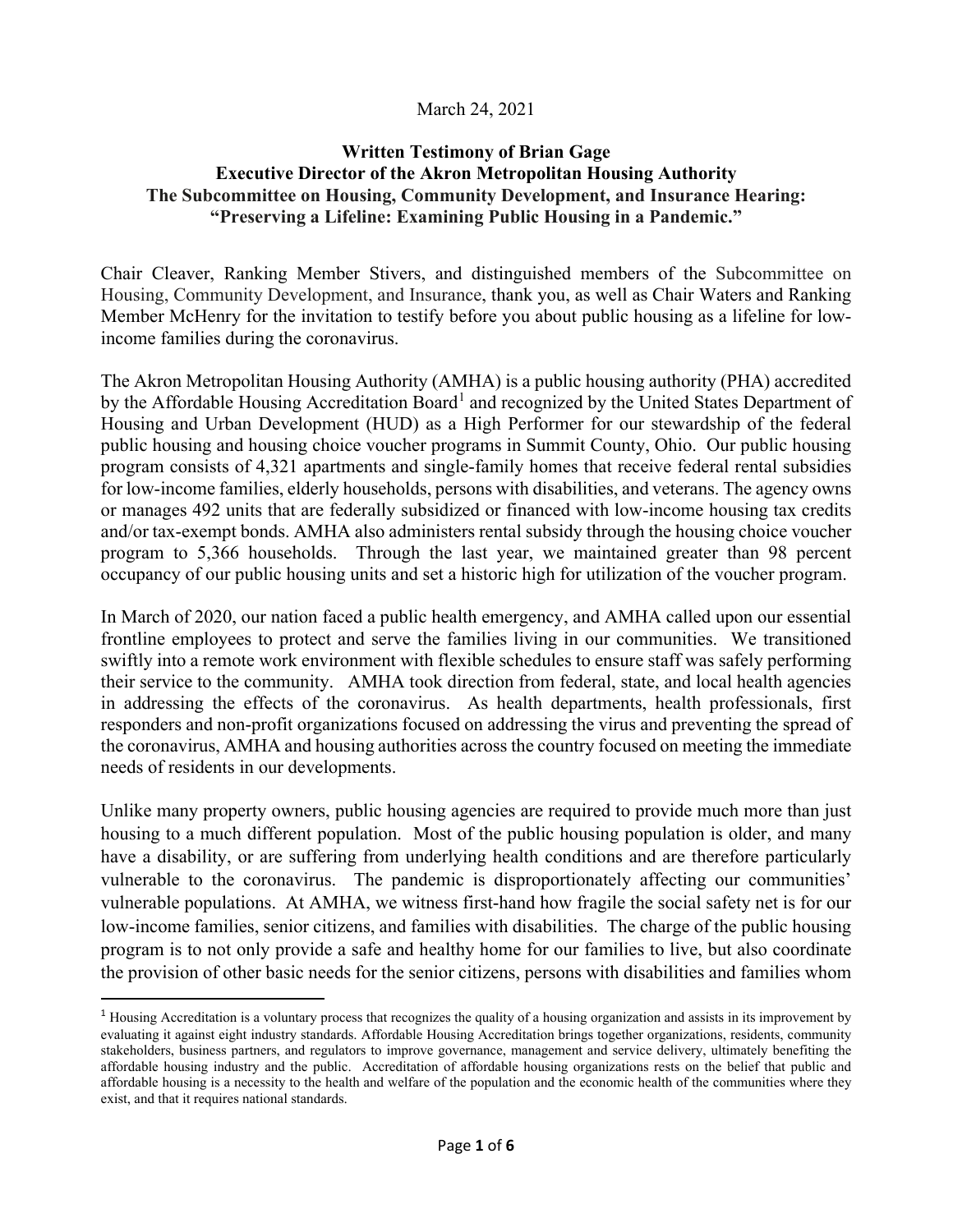we serve. This includes coordination of the delivery of food, medical care, transportation, and personal protective equipment. Our families regularly call upon us to assist with their financial and mental health.

#### **Efforts to Assist Residents Related to the Coronavirus**

Immediately after the onset of the national health emergency, AMHA was able to secure and distribute personal protective equipment for our residents. Over the last year, we provided 4,800 health and wellness bags, including sanitizer and masks. We also realized that many residents were facing transportation challenges and did not want to risk their exposure on mass transit for short trips, for example, a trip to the grocery store. AMHA responded by facilitating 377 food or supply distributions, making available over 70,000 meals or food bags.

While this world was already moving to a more digital culture, the pandemic accelerated the needs of our nation's most vulnerable individuals.  Many residents, including senior citizens and families with disabilities, found themselves without digital access as many health care visits went virtual. We also heard from families and school systems that there was a need for connectivity to facilitate remote schooling options. We responded quickly by providing 230 hotspots for families with students to connect, as well as earbuds and headphones to help children concentrate. We are now in the process of providing wireless access in all of the units at four of our properties, and hope to secure funding to provide access to all senior citizens and families living in our public housing.

Through the last few months, it has become apparent that the success of AMHA's efforts to protect public housing residents required government agencies to collaborate and coordinate. Partnering with Summit County Public Health, we provided six sites in the last month for coronavirus testing and vaccination of 524 individuals, including public housing senior citizens and individuals with disabilities. AMHA partnerships with local governments and non-profits resulted in providing \$153,780 of CARES Act Rental Assistance to 159 families that were at risk of eviction or homelessness. AMHA has fostered and perpetuated these relationships through decades of work and collaboration with the community; these partnerships are what makes public housing more than just housing.

The funding that public housing agencies received under the CARES Act facilitated this level of response. On behalf of the residents of AMHA, the Board of Trustees of AMHA, and myself, I want to express gratitude to members of Congress for providing these resources to respond to the pandemic.

As we turn the page from response to recovery, there is a significant workload that has developed because we have been focused on more urgent needs. We estimate that some work will take months to address while other greater capital needs will take years. While we focused on sanitization and making sure that emergency work orders were completed, we accrued a backlog of routine maintenance items that we now must quickly address.

We also deferred routine inspections during the health emergency and are now back to conducting those inspections, which in turn generate more routine work orders. We expect that the next 12-18 months will be spent playing catch up to get our properties back onto a standard routine maintenance schedule. This surge in work orders post pandemic will result in a higher cost of operations as we progress through recovery. This provides great opportunity for housing agencies to expand our role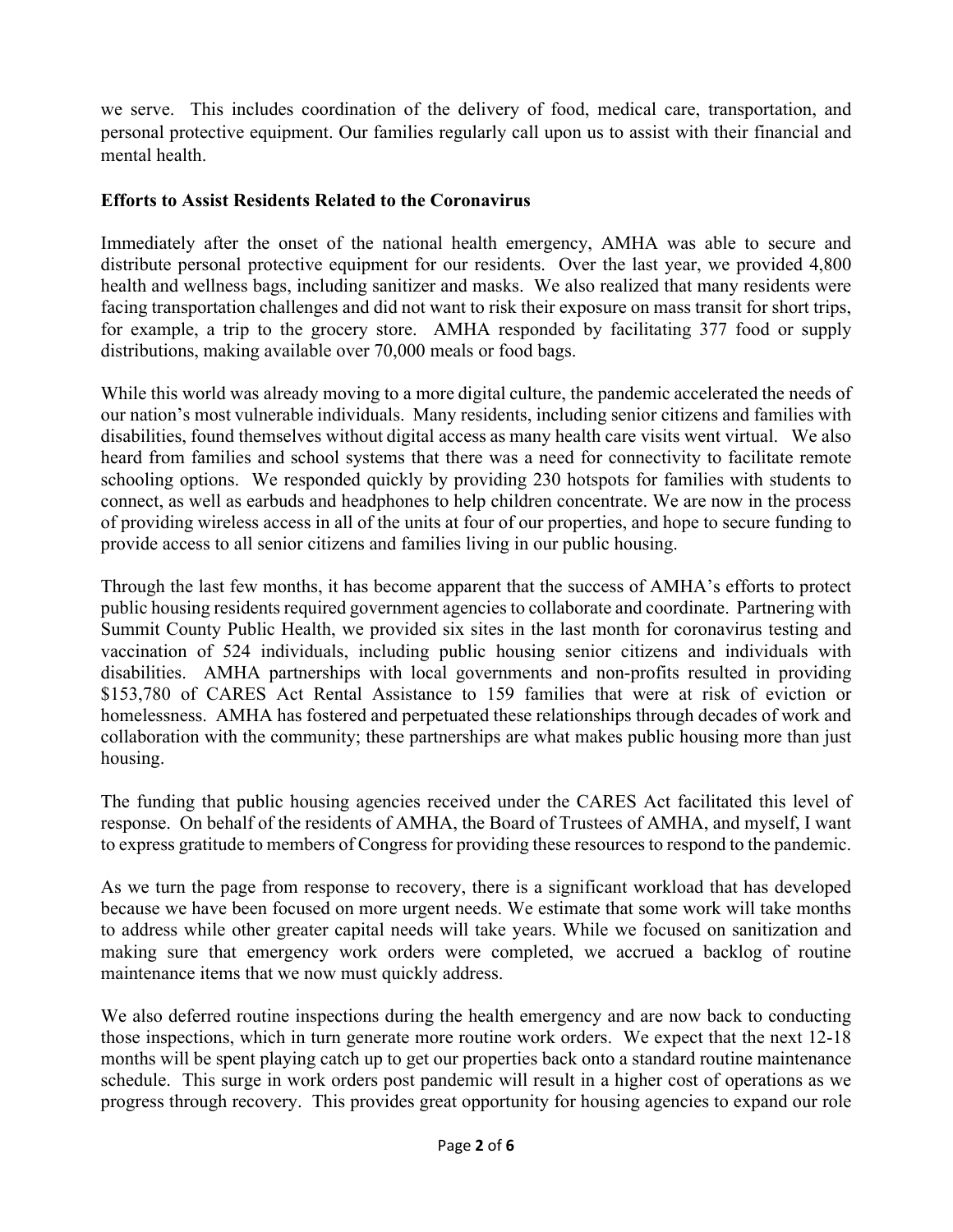as job creators in our communities. Unfortunately, the current formula calculations for operating subsidy and capital funds for the upcoming years do not contemplate this additional work and the opportunity to get our communities back to work.

#### **How the Committee, Congress, and HUD can Help Public Housing Authorities**

As the above-noted activities demonstrate, passage of the CARES Act enabled PHAs to address the pandemic through expanded critical services to residents and through adjustments in work protocols. These funds have been critical to Housing Choice Voucher and Public Housing Operating accounts, providing the necessary support to agencies to quickly respond and continue to help residents throughout the pandemic. What we have not received that would also be extremely helpful is some level of emergency capital funding.

## *1. Capital Funding as Part of an Infrastructure Package*

Public housing is a unique and crucial affordable housing resource for nearly two million people in just over one million homes. In many cities and towns across the nation, senior citizens, veterans, persons with disabilities, and families with children rely on public housing. In some instances, no other source of housing could take its place more readily or affordably. Yet the rate of deterioration outpaces the rate of investment, and the amount needed to address annual accrual needs has far exceeded yearly federal appropriations. The total Capital Fund backlog estimate today is about \$70 billion, yet Congressional funding fails to meet even the annual accrual needs, estimated to be over \$3.4 billion.

Some level of emergency capital funding, similar to that provided under the American Reinvestment and Recovery Act of 2009 (ARRA), would be extremely helpful for PHAs to address immediate emergency capital needs around the country prior to any larger housing infrastructure investment. Under ARRA, PHAs were efficient, effective, and innovative in using allotted capital funds on projects that bolstered economic growth, created jobs, improved opportunities and quality of life for residents, and increased energy efficiency. The Government Accountability Office found that 99.9% of all public housing ARRA capital funds were obligated and expended under accelerated timeframes. With \$4 billion in capital funds, researchers found that agencies created 26 jobs for every \$1 million spent on capital projects and generated nearly \$1[2](#page-2-0).5 billion in national economic activity.<sup>2</sup> Investing in public housing infrastructure helps to provide a decent quality of life for families, creates jobs, and acts as a regional economic stimulus.

These significant benefits to the economy are an additional reason for Congress to support housing as part of any infrastructure legislation and would be beneficial to AMHA's public housing infrastructure, which has been accumulating deferred capital needs for decades. Recently, AMHA conducted a portfolio-wide capital needs analysis that indicated \$300 million of capital needs in the next 10 years to replace systems that will be beyond their useful life. This recovery is a moment in time that could allow us to simultaneously spur employment and invest in public housing structures to assure the sustainability of our housing assets for the long term.

<span id="page-2-0"></span><sup>2</sup> Public Housing Stimulus Funding: A Report on the Economic Impact of Recovery Act Capital Improvements, Commissioned by PHADA, CLPHA, and NAHRO with funding from the Housing Authority Insurance (HAI) Group, 2011.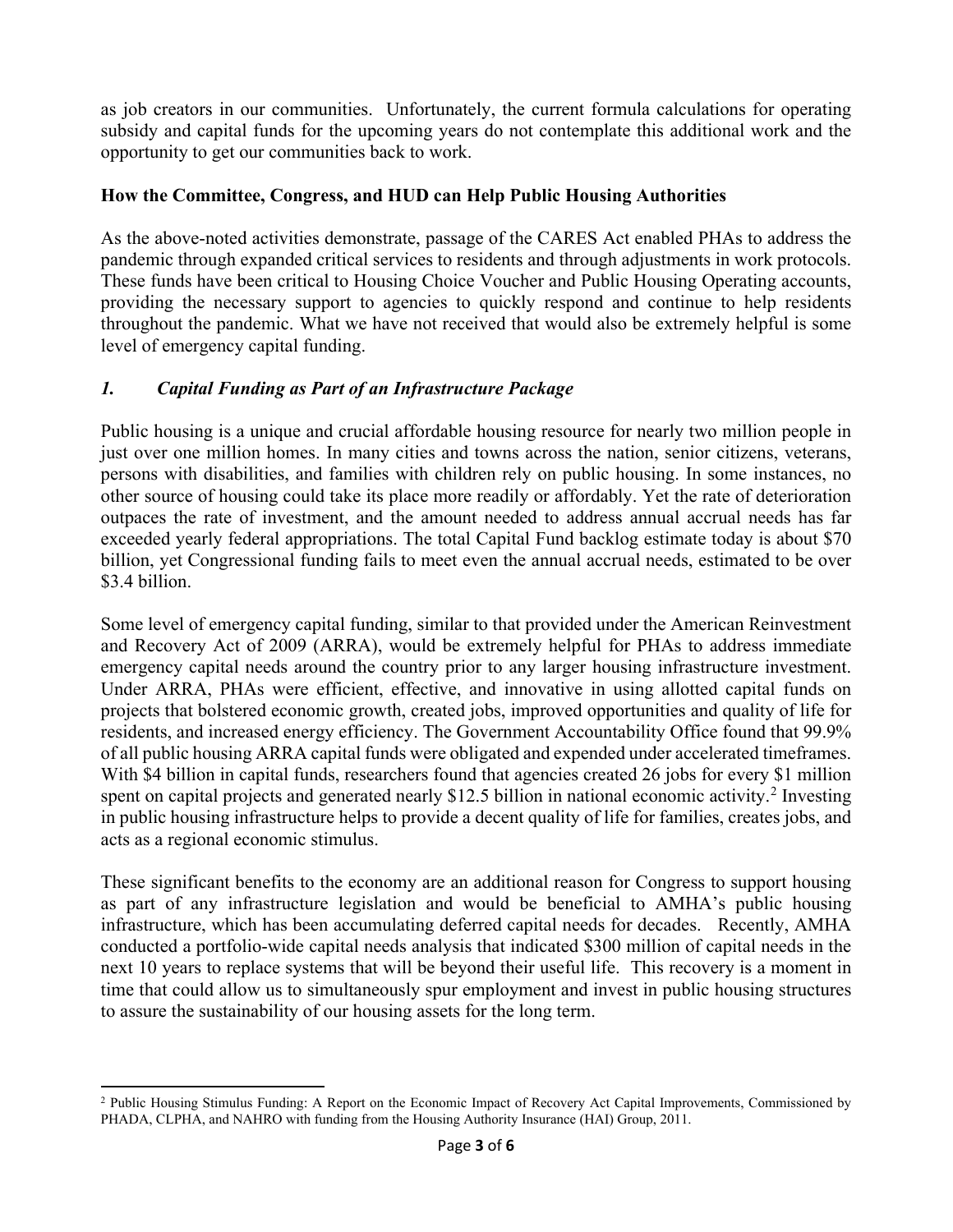AMHA recognizes the leadership of House Financial Services Committee Chairwoman Maxine Waters, and appreciates her sponsoring the Housing is Infrastructure Act of 2020, which calls for \$70 billion for the Public Housing Capital Fund. AMHA supports this legislation and strongly urges Congress and the Administration to work together to address this long overdue investment in public housing. By addressing housing as part of any infrastructure bill, legislators will also be addressing other national priorities, including:

**Coronavirus Pandemic.** Only one in five households eligible for federal housing assistance receives it. This situation is sure to grow worse as the coronavirus crisis continues, under which tens of millions of Americans have filed for unemployment. Preserving public housing units and returning to occupancy those units that have deteriorated and are therefore currently uninhabitable could allow housing authorities to quickly address the health and safety needs of many lower-income families. These resources will be critical through a protracted economic recovery period even after the pandemic ends.

**Racial Equity.** The Capital Fund has starved for over two decades, which has caused serious deterioration of hundreds of thousands of public housing units. HUD estimates that approximately 10,000–12,000 public housing units are lost annually due to chronic underfunding and the consequent accelerating deterioration. In Akron, two-thirds of the residents living in public housing are minorities, while nationally, half of all households residing in public housing are minorities, and this population has suffered disproportionately from the substandard condition of much public housing<sup>[3](#page-3-0)</sup>. Making capital funding a priority will help address the disparate impact of deteriorated public housing on communities of color while providing additional decent, safe homes to lower income households. Addressing public housing capital needs also helps respond to the health disparities in many communities of color and will result in reduced health risks, including lead-based paint, mold, and allergy triggers, such as, rodent and insect infestation. A 2016 Brookings report found that substandard housing conditions disproportionately affect black families "…and lead to health problems such as asthma, lead poisoning, heart disease, and neurological disorders."[4](#page-3-1)

**Energy Efficiency and Conservation.** Investing in public housing infrastructure would result in the replacements of old systems that are expensive and not efficient to operate. AMHA has used public housing program financing under HUD's Energy Performance Contracting program, as well as local utility program to install some energy efficient improvements, and while these help, they are not as effective where basic infrastructure needs go unmet. For example, efficient new boilers will not save what they should if the distribution piping is leaking, and taking advantage of solar energy is not possible on a deteriorated roof. Comprehensive modernization is truly the best answer for reduced consumption of fossil fuels achieved by a variety of measures, including more efficient HVAC, domestic hot water, and lighting systems; enhanced thermal barriers in building envelopes, including insulation and high efficiency windows and doors; increased utilization of non-carbon energy sources including solar, geo-thermal and wind; and energy efficient appliances. Other related enhancements that would be accomplished in infrastructure investments include water conservation measures; resilient design features that mitigate damage caused by extreme weather (including hurricanes and floods), which is occurring far more frequently; and design modifications to facilitate recycling.

<span id="page-3-0"></span><sup>&</sup>lt;sup>3</sup> According to HUD's Resident Characteristics Report, 50 percent of house- holds residing in public housing are minorities while, according to the Census Bureau, only 40 percent of U.S. households are minorities.

<span id="page-3-1"></span><sup>4</sup> Time for justice: Tackling race inequalities in health and housing, Dana Bowen Matthew, Edward Rodrigue, and Richard V. Reeves, October, 2016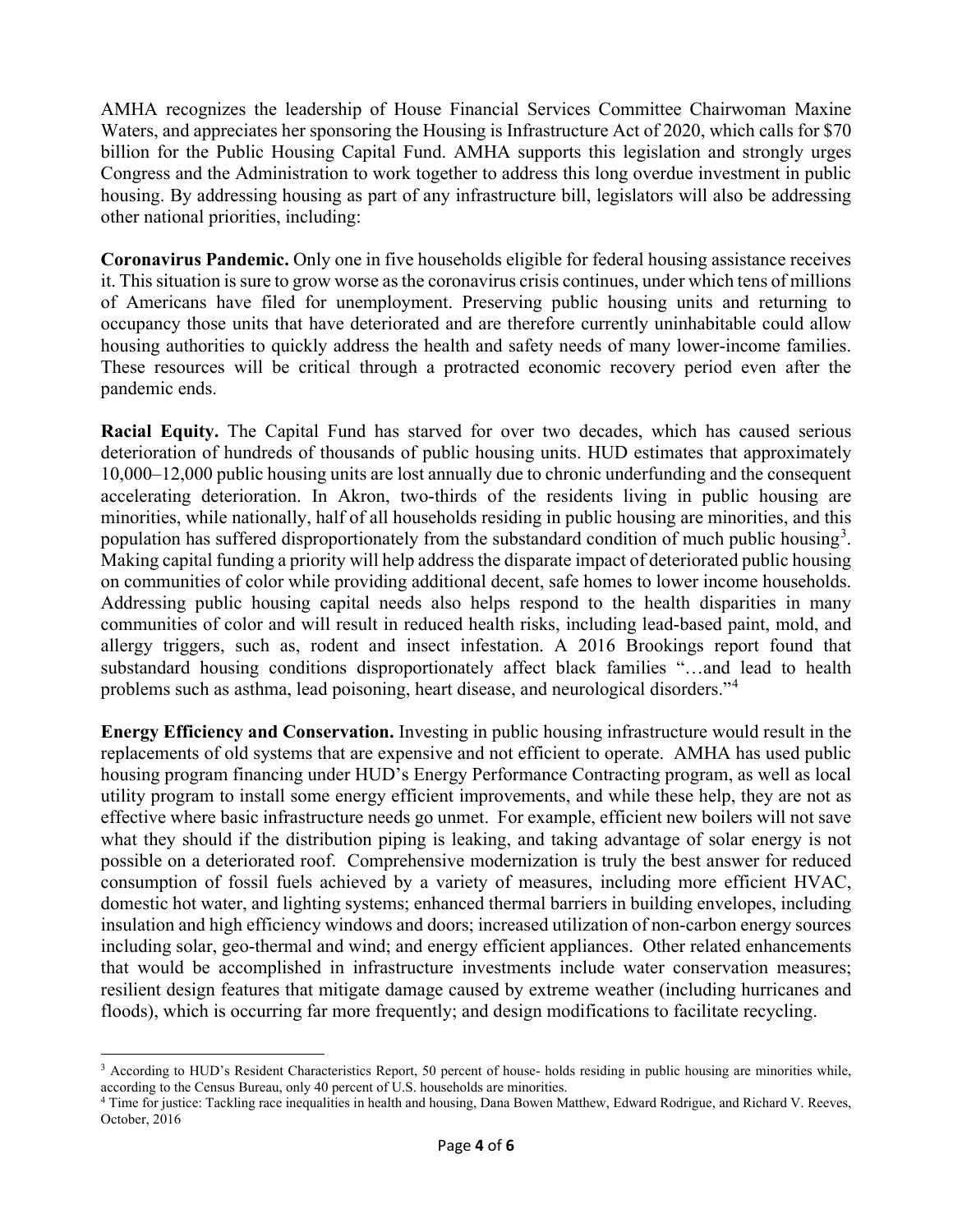# *2. HUD Waivers*

Since the start of the pandemic, industry associations and PHAs have worked to identify, clarify, and implement the much-needed waivers authorized by the CARES Act and the HUD Secretary. Many of the operational changes that PHAs have implemented in response to the pandemic have demonstrated alternative but effective means of managing programs, some of which were previously not permissible.

The waivers provided by the CARES Act and HUD have been crucial in allowing PHAs to continue fulfilling their mission on the front lines. PHAs appreciate the extensions, additional waivers, and clarifications provided by HUD (included in HUD Notice PIH 2020-33), but they are insufficient. One such issue relates to HUD's scoring of PHAs for annual Housing Choice Voucher Program inspections through HUD's Section Eight Management Assessment Program (SEMAP), which measures the performance of PHAs that administer the voucher program in 14 key areas.

Areas assessed under SEMAP include conducting annual inspections, selecting households from the waiting list, leasing households with vouchers, ensuring that rents paid to landlords are reasonable, establishing utility allowance schedules annually, and setting payments standards. The pandemic significantly affected responsibilities under the voucher program as agencies address more pressing health, safety, and other important daily needs of residents. The inspections issue is particularly sensitive for both PHAs and residents, the latter of whom generally wish to minimize the number of visitors to their homes. It would be extremely helpful if HUD would continue to delay scoring under SEMAP and issue advisory scores only. This is the approach used in public housing, and it is unclear why this is not the standard utilized for the voucher program.

The recent American Rescue Plan Act includes \$5 billion for emergency vouchers. In the time of recovery, it becomes important to reflect on what our agencies do well in both the public housing and voucher program. The Act leverages public housing agencies decades of experience in operating a voucher program. Addressing the needs of the community and avoiding displacement of families that have become at risk of homelessness, HUD should provide flexibility for the use of funding and extend waivers for implementation to ensure PHAs serve our families quickly and efficiently.

There are many other waivers that will help residents and PHAs continue to get through the pandemic safely. AMHA, along with other PHAs and industry associations, looks forward to working with HUD and Congress to take the necessary steps to improve the efficiency and effectiveness of our country's housing assistance programs.

## *3. HUD Waiver on Self Inspections*

In addition to the previous section on waivers, AMHA supports the action of the Public Housing Authorities Directors Association (PHADA), of which AMHA is a member, in requesting that HUD provide an extension of the existing CARES Act Waiver PH-12, through 2021, to waive the requirement that each PHA conduct an inspection of each public housing unit annually.

While PHAs, including AMHA, are interested in returning to conducting inspections, making routine repairs, and other ongoing maintenance and management functions as soon as possible, protecting the